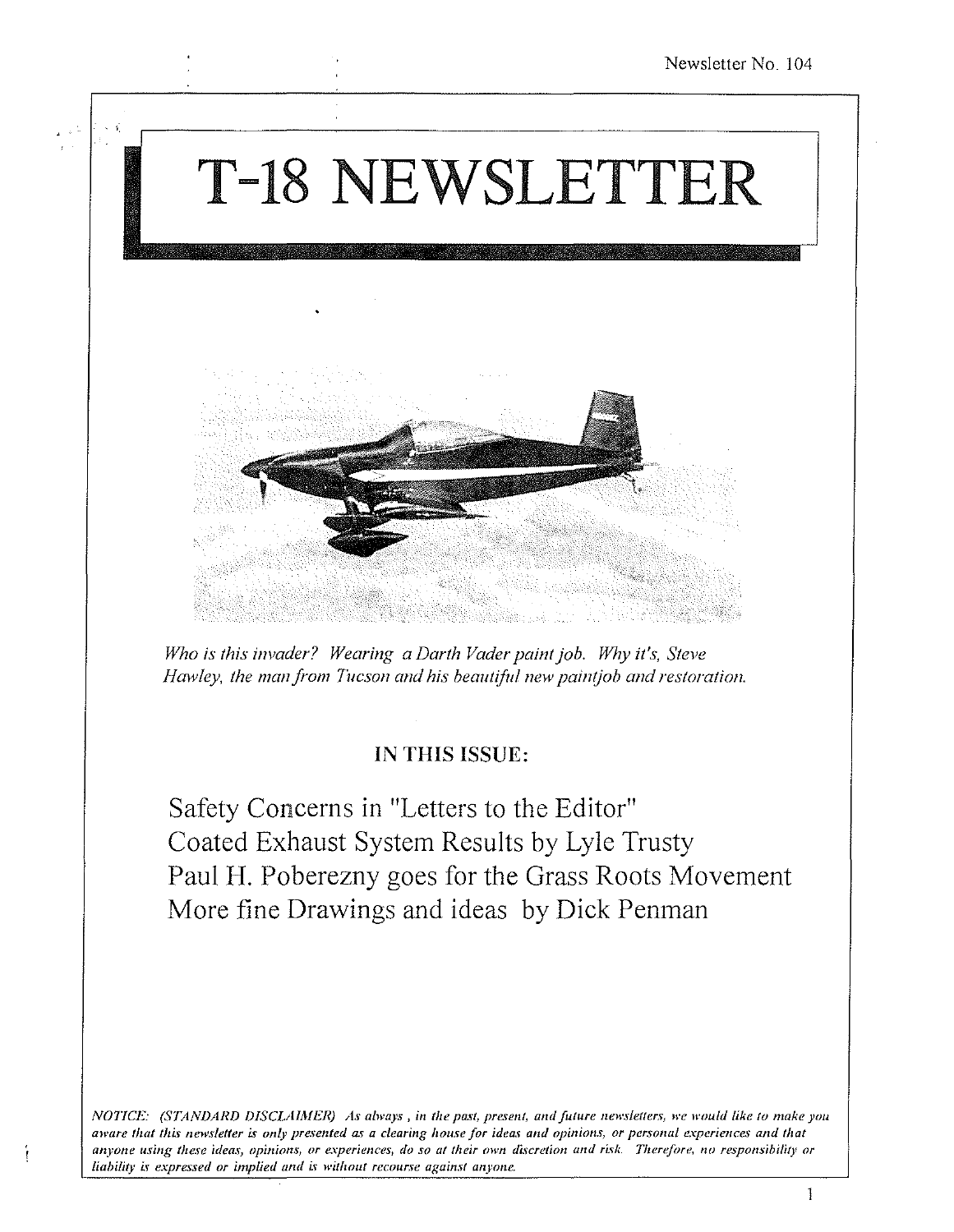į



It was with much concern that I read your messages and contributions to the subject of stall/spin accidents. Much has been written on this subject in past newsletters and forums, but still this "pilot error" accident occurs. This month I received a touching letter from a grandson who had lost his 80 year old grandfather, Leland Floyd Reilly, to an approach to landing stall/spin. Mr. Reilly was flying with a gentleman who was about to purchase his aircraft. I don't have the full findings on this accident so I can't comment on exactly what happened in this case. I will and must comment however on what is and what is not a checkout in a new unfamiliar homebuilt.

Unfortunately owner checkouts are the rule rather than the exception. A couple of straight ahead stalls and back to the pattern? This is a bad choice for the new owner. Forget the macho crap about how well you can flyl Find a flight instructor with either type experience or experience in other homebuilts. Insist on slow flying the Thorp until you are extremely aware of approaching stalls. Pulling the power and gently raising the nose until it stalls is only a small part of stall practice. It fact flying the aircraft on the edge of stalling is much better practice. With or without stall strips my Thorp will let you know the stall is approaching. Could a pilot unfamiliar with the Thorp feel the approaching stall? Yes, of course, but it does takes some practice. Either straight ahead, or in 30 degree bank turns the shudder on the controls is there. Practice taking the aircraft up to the shudder, in both departure and approach to landing attitudes and configurations, back-off, do it again and again. Learn the feeling so well that it becomes ingrained in your flying.

For the reading impaired I say one more time! A Thorp checkouts is not: two straight ahead stalls, a couple of 60 degree bank turns and back to the pattern!! I!!!!!! Pass this along, not everyone gets the T-18/S-18 Mutual Aid Newsletter.

We had what my son Rich Jr. calls a high level problem this issue. A lot more material that I could get in the 20 pages of the newsletter. Thanks to the many email messages and letters "Letters to the editor" is overflowing. Again Dick Penman has graced the newsletter with more of his fine detailed drawing and ideas. Only a part of them are in this newsletter, so you have them to look forward to in the December issue. Also in December you will find some great drawings from Gary Cotner on an electric flap drive using the same actuator as the RV. Bob and Susan Highley have sent photos of their trip from Florida to Placerville so look for those also in December. Don't stop sending email and letters, they are the heart of exchanging ideas and safety tips for flying and building the Thorp.

I would like to have photos and information on Placerville if someone could forward them. I did hear that a great number of T -18/S-18 were present at that great event. We had good weather for Ky Dam and got in a lot of great flying there. Photo's to follow.

For those of you that haven't heard, **Paul** Poberezny has started a "New" association. It called **Sport Aviation Association** and is for the grass roots flying folks. I've included the handwritten letter received from him. Membership is \$15 a year, count me in Paul. This is Paul's effort not an EAA add-on. His letter will let you in on what we talked about.

What do you think it would cost to build a basic Thorp T-18 from plans? Making the parts as in the old days. And keeping it very simple. Open cockpit, with a fiberglass turtle deck behind the seating. Let's say. we use an 0-290 G engine. I think you could~have some very low cost flying. Send me your estimates for the next newsletter.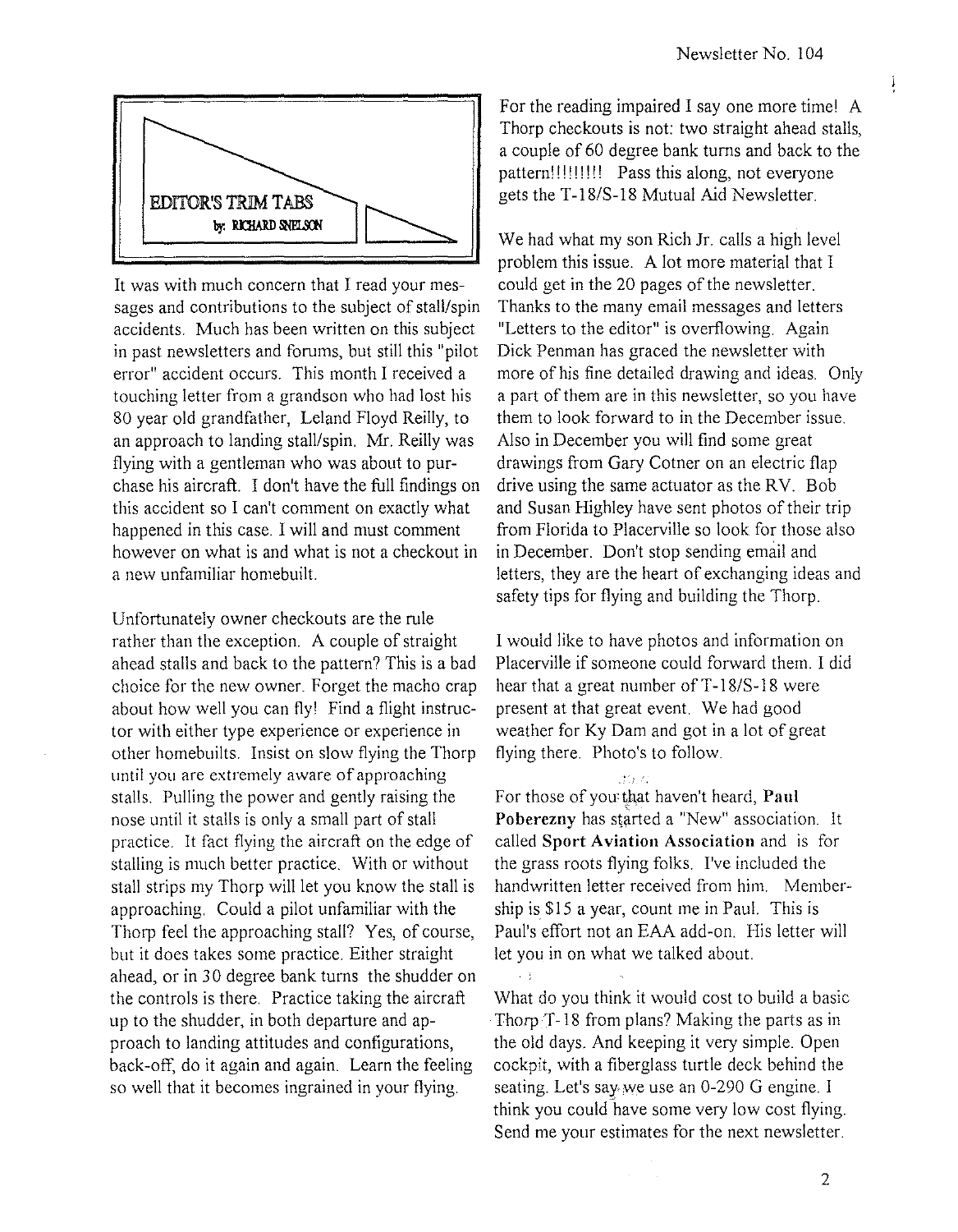

## Dear Richard,

I always am happy to see the T-18 Newsletter in my mailbox. In the No.1 03, just received, Tony Schischka's informative stall tests opens the subject and I agree The BT-15 also had the snap roll tendency using high rudder turning on final and some were fatal. This can happen to the T-18. It is good technique to always keep the ball centered. Also, there should be no need to make forty five degree banks turning onto final. Flying the 737, with passengers, a bank of 15 was desired for passenger comfort.

After reading Tony's article I took 54FS up for similar tests, using his bank angles. I had made these before on N54FS because some T-18's do fall off rapidly in a stall. Mine does not and I believe this stability is due to having stall strips in the narrow wing root section (folding wing) which gives early warning of wing stall (buffet). Additionally, I have the 10" fiberglass vertical fin extension for internal antenna which gives an 8" higher stabilizer extending into air undisturbed by airfow past the stabilizer at high angles of attack.

My T-18s approach to stall buffet comes in at 62 knots (Approx). I made 45 deg. banking turns clean, also with 1st, and 2nd notch flaps. Note:The 40 deg. notch was removed so that after manual use it would return to 2nd notch. In the 45 Deg. banks, with power at 15" I pulled it into deeper buffet in each configuration and could control turning to right and left with no drop off. The airplane was telling me it wanted to but it would not as I offered different rudder and aileron inputs. Although these stalls are for approach to landing practice, with 3 to 500'/min descent I tried to make them in level flight. The

Í

sharpness of the wing leading edge will also have an effect on the stall but I don't know much about that. Perhaps this will open further input (discussion) regarding this dangerous characteristic present in ANY airplane.

The T-18 Newsletter is much appreciated Richard

Frank Snedeker - snedeker@nwlink.com



Dear Mr. Snelson:

Thank you for sending Newsletter #103. A pleasant surprise for me and timely too as I have been actively flying my airplane since nursing it through its condition inspection.

In the "Letters to the Editor" section I am motivated to add some thoughts to the article Mr. Schischka contributed to T-18 flight safety.

Remaining as coordinated as practical while flying the T-18 is excellent advice and we all need this refresher prod when flying a somewhat demanding airplane. I personally appreciate his observations and especially the descriptions of the high altitude probing of the resultant characteristics while being coordinated or uncoordinated and the obvious potential for a significant upset. We must not allow this airplane to fly us when close to the ground .... we must be a disciplined manager of this airplane and exercise our conservative judgement in order to prevent another T-18 from inadvertently demonstrating its stall characteristics with deadly *results.* 

In the spirit of supplementing Mr. Schischka's article I would like to comment from my own experiences in general and specifically about my T-18 experiences and how I try to fly it.

Returning to basics we must never forget that stalls are a result of an angle of attack that exceeds the critical angle for that particular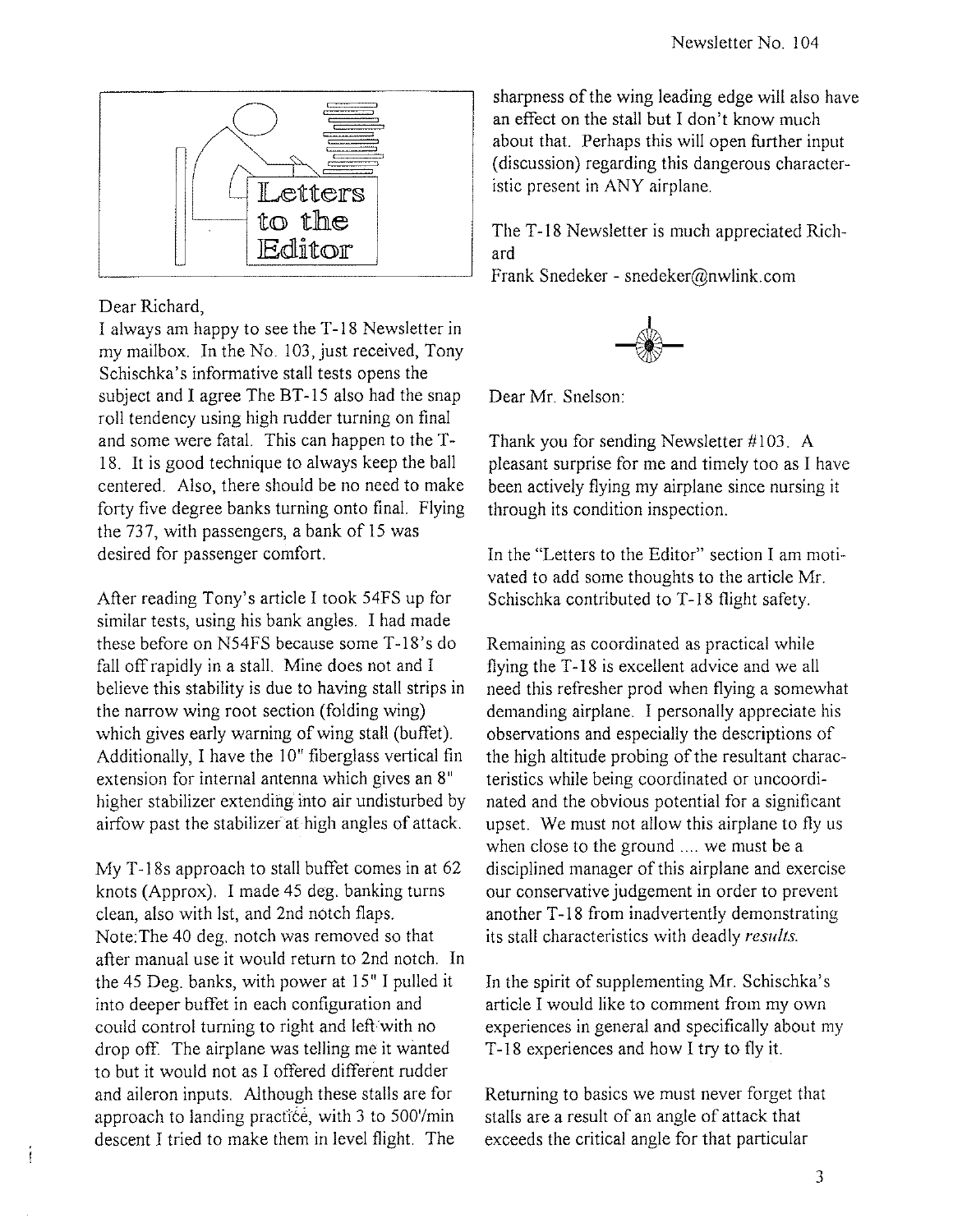ļ

airfoil cross-section. We can cause this angle to be exceeded by the relatively gentle 1 G stall or by imposing a greater than 1 G load on the wing and generating a "wing loading stall", often referred to as an accelerated stall. I feel this knowledge and understanding must be paramount and be crystal clear in its application in the mind of each pilot.

Other contributory factors are, or can be, very important and can determine the severity and the unique characteristics of what the airplane does immediately after the stall break .... but if while flying the traffic pattern you prohibit your  $T-18$ from exceeding the stalling angle of attack by paying strict attention to your approach indicated airspeed, angle of bank (which loads the wing and increases your indicated stalling airspeed), and your airplane's attitude reference the natural horizon, you effectively remove the danger of less than perfect flying technique.

We must remember that if we observe the above precautions and use proper flying discipline and technique that the Thorp lends itself to sideslipping to a landing with reasonable safety. Obviously, my point here is that being uncoordinated or even aggressively cross-controlled will not cause the Thorp, in and of itself, to stall. And if it doesn't stall it won't exhibit any of the threatening characteristics Mr. Schischka so vividly describes.

My thoughts may seem boringly simplistic and insultingly obvious to most T-18 pilots..... but I have just finished going through the T-18 back issues which Mr. Snelson kindly sent to me..... it would appear that we, myself included, need to be reminded of the how's and why's of this airplane and to keep our performance priorities absolutely correct if we are to do our best to avoid another stall/spin/crash in the traffic pattern. To me, the priorities are to determine for your airplane the indicated airspeed of a typical landing configured I G stall, add a minimum (smooth air) of 30% to that indicated speed then using this speed as a firm indicated approach speed. Make an irrevocable rule not to exceed a 30 degree bank in order to "force" a traffic

pattern to lead to a runway (be a smart -ass and go-around), and pay close attention on each and every approach as to the typical nose attitudes you generate while doing this so that if you lose your airspeed indicator or you become preoccupied in the traffic pattern an "unusual attitude" will be noticed and cause you immediate alarm because you will know the ANGLE OF ATTACK is probably increasing. The above comments are mine and I am not an aeronautical engineer nor am I a test pilot.... they simply represent what I hope is a valid enough perspective to perhaps help keep myself and others from allowing our Thorps an unscheduled demonstration of its stall-break characteristics.

Larry J. Church 1015 Parkview Dr. Los Lunas, N.M. S7031



Dear Rich,

I am currently looking at several flying Thorp T-18 aircraft for sale and would be interested in receiving your newsletters as well as all past issues. Please tell me how to join the Thorp T-IS/S-IS Mutual Aid Society, the cost for all past issues of your newsletter, and where to send the check. Thank you. I look forward to hearing from you.

email: 2rph@nemontel.net Bob Haugo PO Box 793 Scobey, MT 59263 Phone 406-487-2813



Richard - My T-18 is currently on hold, while I erect a building and finish what I have vowed is my last car project until the airplane flies. I expect to be working steadily on the T -IS sometime next year.

email address is: ben.m.harrison@boeing.com Ben Harrison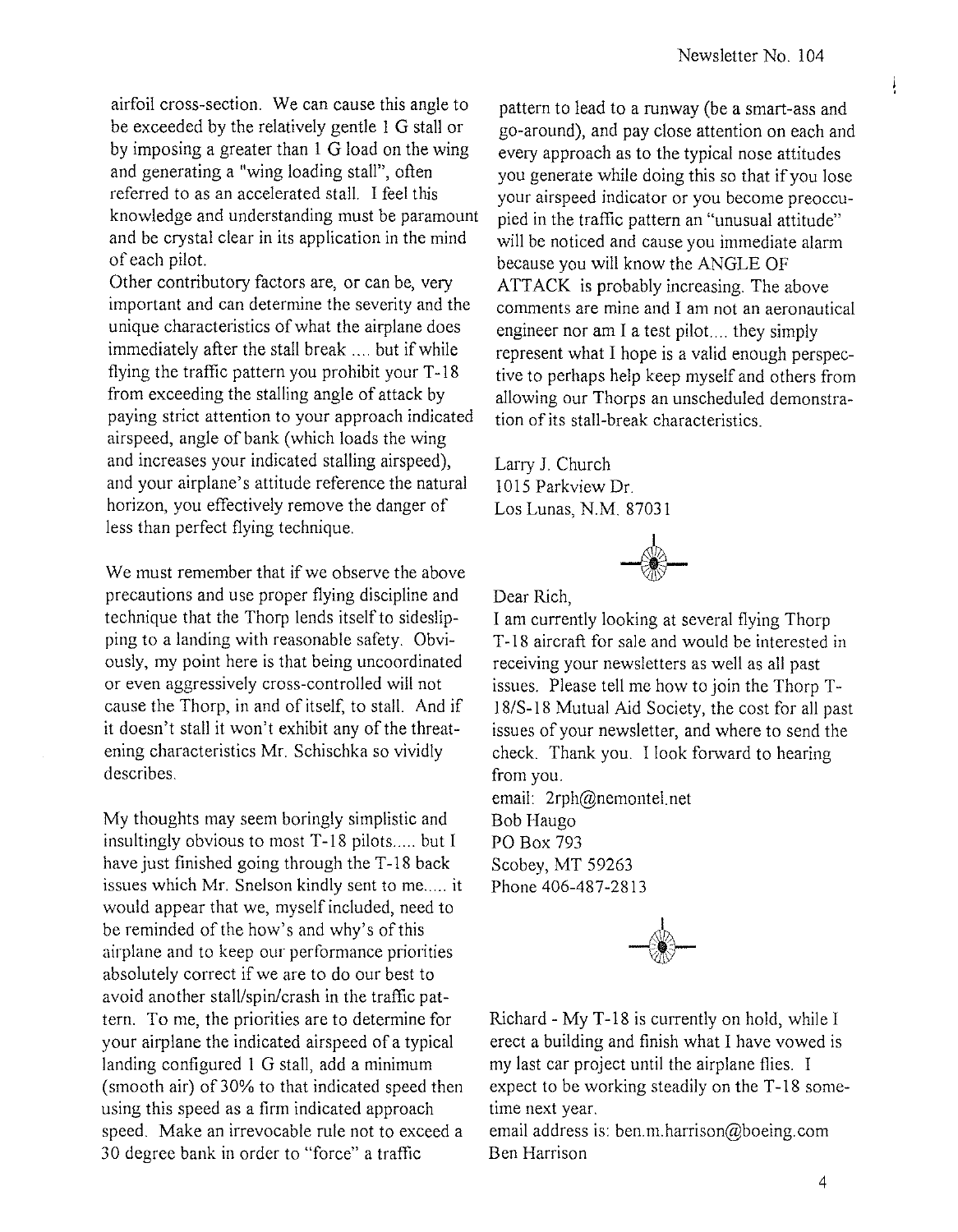Rich,

Do you know of any T-18 plans available? Thanks Ron Weiss. email backcourse@juno.com

Subject: How was Oshkosh?

Just a short note to make contact again. How was Oshkosh? Understand there were not to many TIS's. Have a new T-IS builder here (well hope so) he will contact you if he hasn't already, (Wayne Mathews)to get all the news letters. It looks like he will opt for the complete kit Will be most interested to look at kit to see quality. Maybe the kit will make the T-18 competitive with RV's! Got my T-18 at home doing 100/ annual plus those things I've be promising to do for some time.

Regards,

 $\mathbf{I}$ 

Tony & Viv Schischka <a.schischka@xtra.co.nz>

Subject: Fuel valve installation. From: "Paul-Ernest Lévesque" <pelevesq@globettroter.qc.ca> Dear Richard

I know you are a very busy man but I have a question and do not know where to ask.

I remember reading some thought on not installing a fuel valve directly on the tank of a  $T-18$ , I do not know where I had that information. Tell me what you think: could the valve installed directly on the tank cause a crack later from vibration over the long run. Or should I install it

on a remote location. How about your aircraft fuel valve installation.

Thank for the help and have a good day

Paul-Ernest Levesque

*Editor's Note: My filel valve is installed on the firewall in the center below the tank. I turn it off and on with a push/pull cable that terminates on the bulkhead below my left leg.* J *remember reading about cracks caused by mounting the valve on the tank itself. It does present a long lever arm and would stress the welded on boss over a long period of time as the valve* is *turned*  on and off. Most of the valves are a little hard to *operate and this would make the stresses higher.* 



Dear Dick;

Please accept my apologies for having not renewed my membership to the T-18 newsletter. I have enclosed a check to hopefully catch me up to date. If there have been issues missed and they are easily available, please send them.

All is well with good old N89ER. She has about 555 hours on her now and a significant portion is night and/or instrument. I don't remember if  $I$ told you that I have installed a Hartzell constant speed prop. It didn't help the top end or cruise speed at all (nor did I expect it to) but the take off and climb is great. I no longer sweat the hot/ heavylhigh departures. I don't recommend the CS prop for everyone but if you are flying at gross weight in *hotlhigh* conditions it is worthwhile. Evan A. Roberts P.O. Box 8288 Horseshoe Bay, Texas 7S657 (830) 598-6797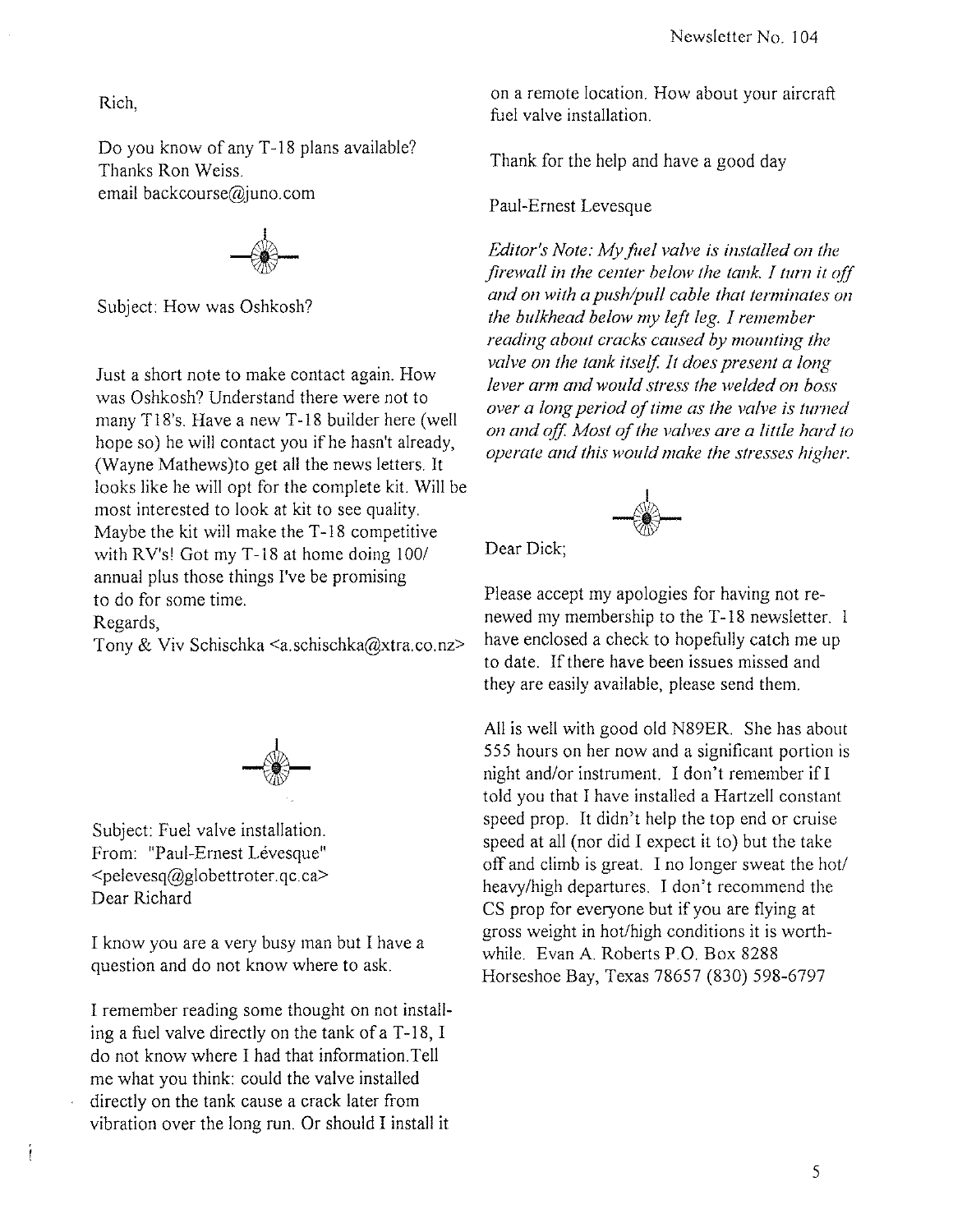Ĵ

Subject: Kentucky Dam Fly-In From: SteveHawl@aol.com

Hello Richl! I plan on coming to the Ky Fly In. My T-18 is all back together. Today I ran the engine for the first time in 9, months. The new paint job is spectacular!!! You won't recognize me anymore. Sure do hope the weather is good. The only thing I have left to do on it is get some N numbers put on the fin. Should fly it this next week without any problem.

Steve Hawley in Tucson

*Editor's Note: Steve pulled up along side me while we were over Ky Dam and I didn't recognize him! He has done a beautiful restoration on his bird. Great job, Steve.* 



Rich-

Suz and I are in Cheyenne, WY on our way back from Placerville Fly-in. We had about 35 or so T-18's, many I'd only heard about in the MAS Newsletter. About 60 T-18ers flew in and out at various times. Lyle Flemming was there. He has the distinction of giving the first T -18 ride to Ken Brock in 1968. Lyle is now "over 85" but still an active T-18er although he doesn't fly himself any more. The hosts really put on the dog for all of the visitors.

That would be Hal and Nancy Stevens, Jim and Lil Crichfield, and Mac and Rena Booth. The Hangtown Chapter was out in force to make it a great event. I'll let the principles fill you in properly.

Get it flyin' Bob and Suz Highley N711SH

email: N711SH@aol.com

*Editor's note: I'm saving an article and pictures Bob and Suz sent for the December newsletter. Sounds like a trip* J *would like to make.* 

Subject: Stab Rigging Report Hi Richard:

I told you I had been talking to Bill Mnich back in Maryland about stabilizer anti-servo tab rigging and had asked him to summarize his work for the benefit of the guys coming to the Placerville Fly-In. Bill sent me this Email which is of great interest.

The original problem was that he was experiencing buffet on final as if he was at an extreme forward CG condition, when he was not.

He did a weight and balance check, first thing, and found that to be within the normal range. Following that he did the rigging check as outlined by Dave Neustel. Lyle Trusty

#### **Bill** Mnich's Report

Lyle -

I finished everything in time to get off one flight last weekend, and there's no doubt in my mind the problem is solved. Although I wasn't able to do a thorough evaluatiom, I determined that I have PLENTY of Nose-Down trim. Here's some info I hope will be useful during your rigging forum this weekend at Placerville. Wanted to send it sooner but I've been drowning in work-related stuff this week.

Again, I've only got one hop and four landings on the airplane since I put everything back together after the trim fix, but so far I'm elated with the improvement.

Conditions at takeoff were 1540# GW, with a cg of64.9 in. (this based on an assumed weight for my passenger because I didn't want to ask her for an exact number!). Previously, this set of conditions would have put me at full ND trim after burning off about an hour of fuel at cruise, which in my airplane would migrate the cg to about 65.3 in. Obviously, that was totally unsat and the reason I went to all this trouble in the first place.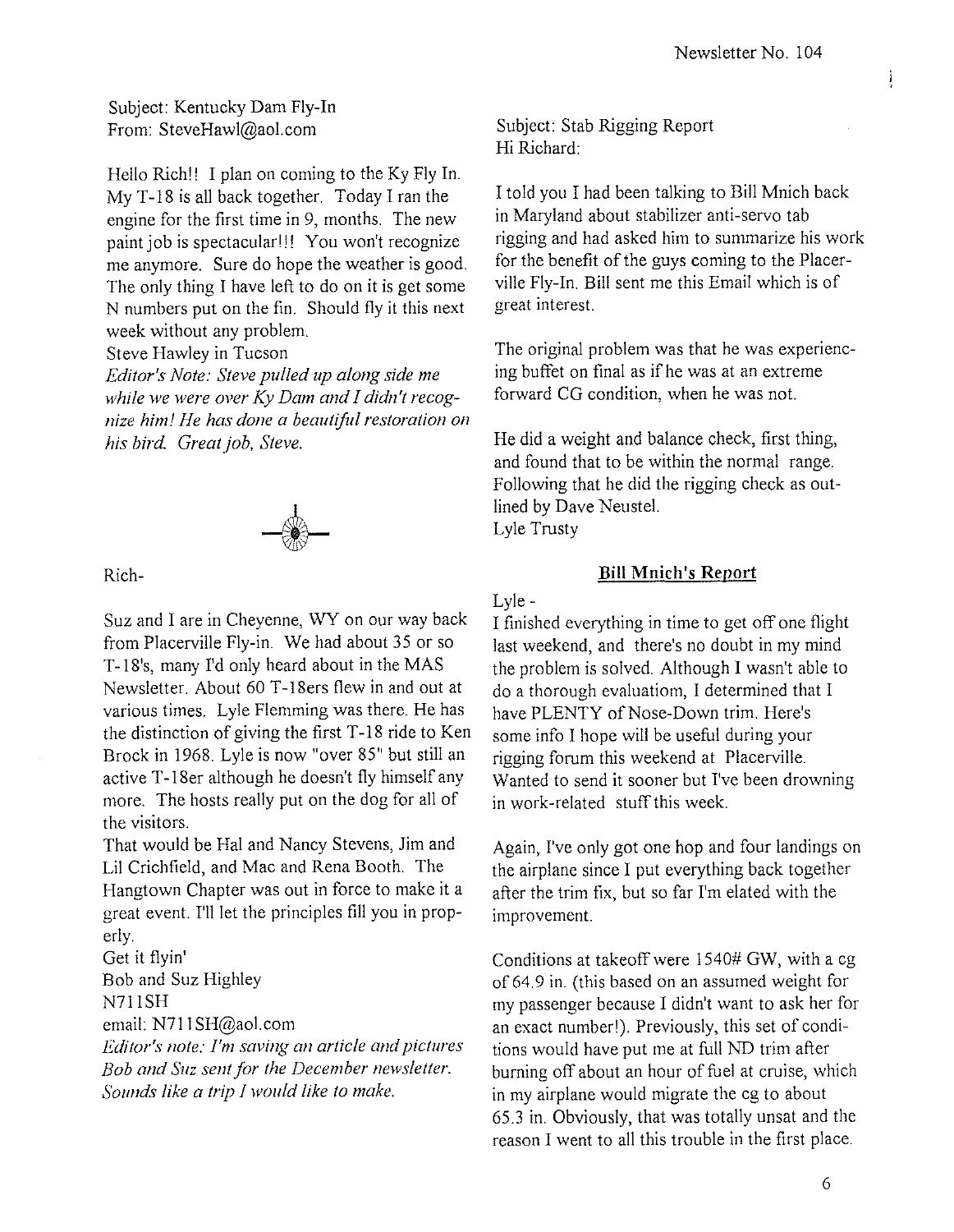Now, qualitatively, I seems to be roughly in the middle of the trim range with a 65 in. cg location, which is a HUGE improvement and should be right on the money. No offense to the original builders of my airplane, but I discovered that the 513 tab arms were done wrong from the beginning. In fact, compared to the new ones I received from Mike at Classic Sport *AlC,* which appeared to conform exactly to the plans, the old ones were fully a quarter inch too long. They were also asymmetric, which caused a mismatch in servo tab position of about 3/8 in at all trim settings. In addition, I probably made the problem worse several years ago by failing to verify the exact hole distances on the 521-1 links I installed to replace the originals (John sez 3.07 inches!). It was a challenge to install the new 513 arms to my airplane because once everything was in the proper rigging position, I needed to bend them laterally and drill them to match the mounting holes already in my tabs. But eventually it all went together quite well and fit like a glove.

In any case, I followed Dave Neustel's rigging procedure from Newsletter

No. 93 religiously and found it to be an excellent reference.

Here are a couple lessons learned:

í

- Don't bother with the traditional "spirit level". It certainly works, but I'd invest in a nice digital one (which have the bubble references too). With this instrument, I was able to measure everything to a tenth of a degree, which is much better than can be accomplished with the standard level. Either way, once you get your template exactly lined up and place accurate reference marks on the aircraft for leading edge stab position and 521-1 link angles, there was no need to keep the tail jacked up in the air to maintain level wrt WL 42. An interesting discovery from using the digital level was that I had a 0.2 degree difference between the Land R WL 42 references, and the exact measurement is dependant on WHERE you place the level. I just picked a spot and tried to stay consistent.

- Once you establish the stab in the trim position (5 deg Leading Edge Down), I found it easy to keep it there with a carefully sized block of wood placed behind the walking beam in the cockpit and held in place against the aft bulkhead with a bungee wrapped around the control stick. Worked great for me. However, if you remove the wood to move the stab, always double-check it against the template when you put it back to the rigging position. The template should be taped firmly in place on the fuselage and not disturbed throughout the rigging process. This is your "truth data" once it's properly located!

- Step 6 can be a little confusing, but once you read it a couple times and look at the hardware it will make sense. This is a very tedious step but once you get it exactly right, simply place a reference line of masking tape on the fuselage just inboard of the -1 to use as a "sight" for the -I leading edge from that point on. The human eye is very good at matching straight lines, but of course, this procedure is contingent on having straight leading edges on your -1 's! Where the procedure in Step 6 calls for a .080" feeler gauge, I found it easier to simply use a Champion spark plug gasket; they seem to be very consistent at exactly.080" in thickness.

- Step 7 contains an error that was corrected in Newsletter NO.99 (thanks Lyle!). The control stick should actually be about vertical, not 7.5 deg forward as described in No. 93.

- In Step 8, I had a hard time trying to clamp the wood to the trailing edges, so I made some very thin wooden wedges and slid them into the gap between the tab and the stab. This held each tab in place quite nicely once the wedges were forced gently into a snug friction fit.

That's all I can remember for the time being, and I gotta go. Hope the above comments reach you before you leave for Placerville and are of some benefit to your audience. Have a great time! Wish I were there. Best Regards, Bill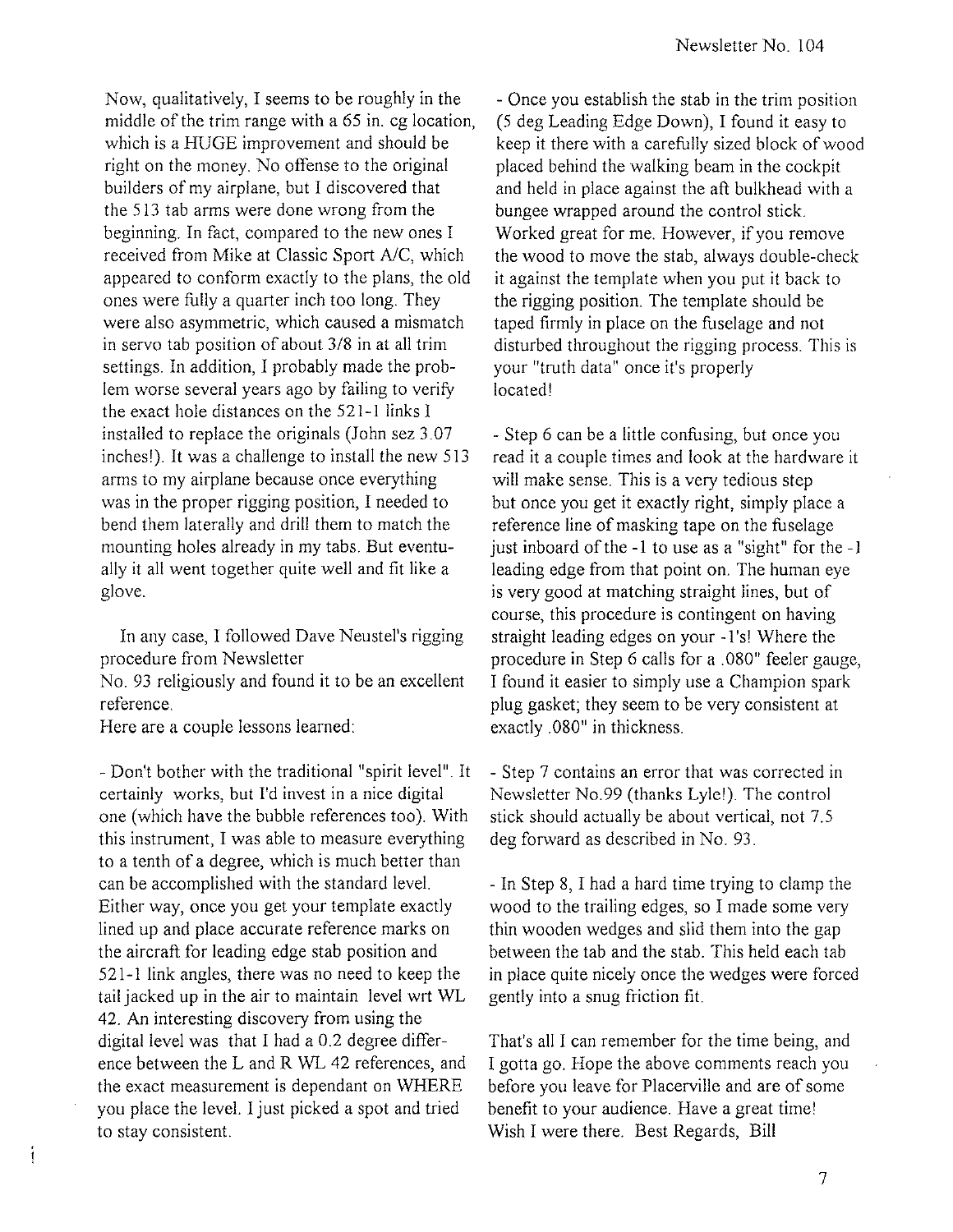ļ

From: "Harold Smith" <hmssws@hotmail.com> Rich,

Thanks for all the back issues of the newsletter. I wish I had them BEFORE I bought the T-18. Not that it would have stopped me from buying a great airplane, but it would have made me a more intelligent buyer. As it is, I lucked out and bought a fine example of the T -18. It flies great and nearly all the modifications I have been reading about have been incorporated into the airplane.

The one bad experience in buying the airplane was that the previous owner (not the builder) said he had lost everything on the airplane, including the Airworthiness Cert., limitations, drawing, builders log, etc. Everything. Well, I bought it anyway.

1 contacted the FAA and they helped me get all the documentation in order. They were really helpful. That's right, I used the FAA and helpful in the same breath. The only thing they did wrong was to issue me a Std. category Airworthiness Cert. instead of a special. I did not know the difference as I am new to this sort of thing and  $exp. a/c.$ , even though I used to own a Varieze. It caused me to make an extra trip from Houston back to San Antonio to get it right.

I used a friends, Steve Holbert, T -18 to learn to fly tail draggers. We flew for about 10 hours and then he turned me loose in my T -18. He has the 160 HP and 1 have the 180 HP. 1 put a new Aymar-Demuth 68/80 prop on it and I leave Steve in the dust. So far I have found no nasty habits of the aircraft. 1 have flown it in every configurations possible and it is stable even with forward CG and full flaps it flies very nice, no tuck or anything. I have not mastered the tail dragger

but am starting to feel a little better in it. My wife fell in love with it on her first flight (of course she loved my Varieze to). The plane and I are still in the stage of forming a relationship

where we each feel comfortable with the other. I still have some things to fix on the airplane but all will come with time and money. Oh, the builder was Cecil Williams from Florida and the side number is 856CW. Does anyone know this gentleman? 1 would like to talk to him. 1 look forward to the coming newsletter and any future T-18 gatherings.

## **FOR SALE:**

Also, would you advertise the prop I took off the T-18. It is a Hartzell 70" prop. I have already sold the governor. The prop is in good shape. There are no logbooks for it though, as 1 said above, the previous owner lost everything. I am asking \$1,000 plus shipping (I'll crate it free). Thanks for all your help. I look forward to meeting you and all the other T-18 er's. Hal Smith



From: "J.E. (Ted) Strange" <strange@silk.net> Dear Richard:

The summer has come and gone and I am not flying yet. I bought a T-18 from an estate sale after it had been sitting outside for nine years with a hole in the canopy. It was quite a mess. (Why didn't some of the pilots that passed the plane put some duct tape over the hole) I trucked it home thinking I would be flying in 60days!!!!!! I am somewhat familiar with the T -18 as I spent 7 years building one only to give up after running out of steam. Some thoughts: When you are building your brake pedals, I would recommend you rivet nut plates to the rear of the mast(Drawing #491) so that in the future if you

ever have to service the brake cylinder it will be a lot easier to get at. Keep fiberglass parts away from the exhaust system-FG burns fiercly once it has ignited. Use your wife"s card table to arrange your tools on when you are working at the airport. I have a fuel injected IO-320 and the sniffle valve was missing from the oil pan. This is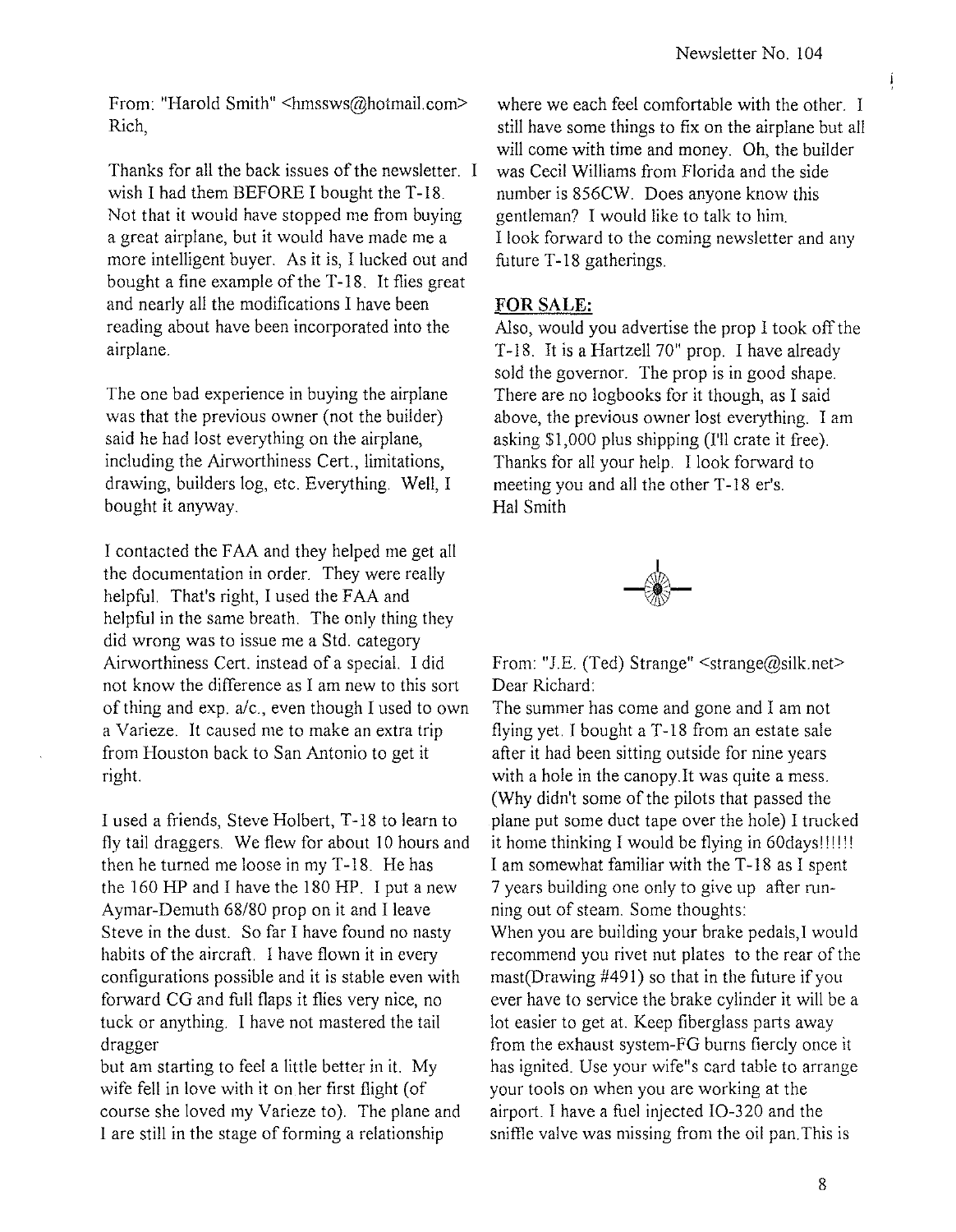a one way valve that allows extra fuel to drain onto the tarmac but closes when the engine starts so that it doesn't affect the mixture. I obtained a PVC valve from an automotive house and it seems to work welL

I found it was hard cutting FG cloth straight with scissors, so I solved the problem by using a paper shear. I imagine the cutting wheel your wife uses to cut cloth with would also do a good job. Richard, I am indebted to you and those that have gone on before and broken the trail, it has made it a lot easier. You Americans have given so much to the world, I think there is a certain place in heaven for your kind. Best wishes from Ted Strange<strange@silk.net>

I *-fir* 

Subject: Rivets & sheets From: Ijkrume@sandia.gov Hey Richl

Í

I'm about to start the wing on my T-18C... one of those performance boosters, right? In assembling the center spar it's become apparent that the need for dimpling rather than countersinking the web is mandatory. I'd like to warn others not to cheat in such critical structures. I'll mail the copy of a page from" Analysis & Design of Flight Vehicle Structures" by E. F. Bruhn, 1965. It should be helpful for people making such decisions with regard to rivet size and sheet thickness. These were compiled by various manufacturers as recommended values based on actual tests, rather than analysis which becomes too complicated. Table "B" indicates that the minimum sheet thickness for *1/8"* rivets in a countersunk hole is .051 ". I've seen people cut countersinks in .040" sheet to their own jeopardy. One illustration shows a cutting action under the head when there's little or no bearing surface against the shank of the rivet. Table "C" also shows that flush rivets through a dimpled sheet may be stronger than a countersunk sheet. Some utility exists in that the sheets themselves have an interlocking effect against shear.

Clearly, these considerations apply to most joints on the T-18. I hope others will see the implications, and that these charts will be useful to promote thoughtfulness in their work.

Best regards to you, our editor, and all you builders,

Les Krumel (505) 281-5386 Ijkrume@sandia.gov

*Editor's Note: Sorry we didn't have space for the tables in this newsletter.* J *do think they arc available in several of the aircraft sheetmctal books sold by the EAA. Good point Les.* 



Subject:

New owner for N8613A serial number 48 From: RnT082338@aoLcom

#### Rich,

Just to let others know the fact that I have purchased old 613A from Harry Paine. On the 3rd of July Harry said a fond farewell at the Santa Maria Airport in California and I departed for my home in Washington State. After an overnight at Redding, California I arrived at my home on Crest Airport in Kent. What a wonderful little airplane she is. No dishonest characteristics, lots of fun to fly.

With luck, my wife and I will be at the Placerville flyin in early September. We have already been to two fly-ins with 613A where many times I am the only T-18 there.

I have the great majority of newsletters that came from Harry but none since 1993. What is the current fee for the nl and what info can I get.

Roger Thompson 17649 S.E. 293rd PI Kent, WA 98042 rnt082338@aoLcom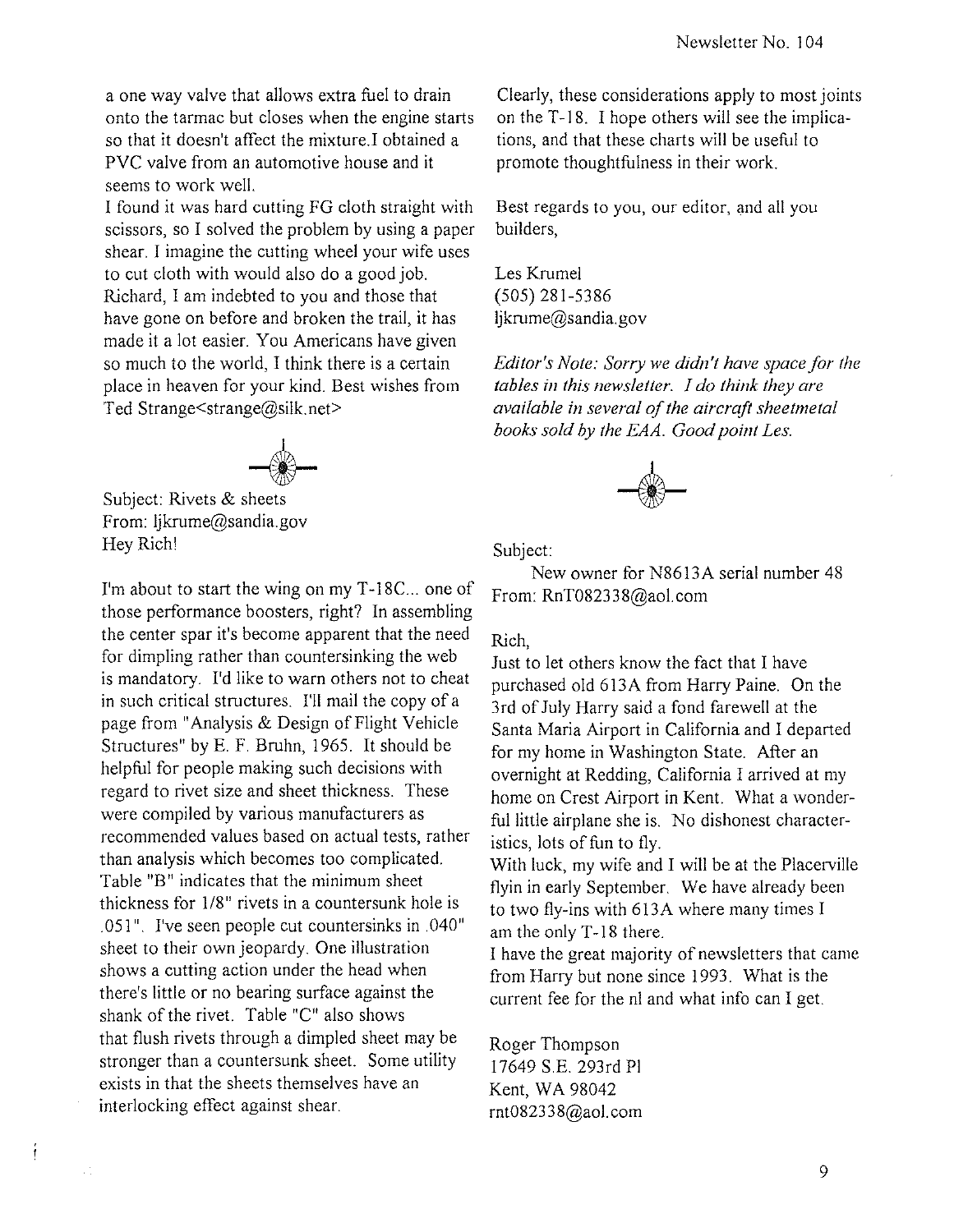į

Subject:Oshkosh From: "RICHARD C. EKLUND" <ThorpTI8@compuserve.com>

I don't have my pictures back yet so can't provide aT -18 count. We had a small group at the Nature Center and I discussed the following: The myth that I heard recently, ie: "If the spar center section mods that John Thorp recommended are done, the aerobatic gross weight goes to 1500 lbs." THIS IS WRONG, OF COURSE. The entire airplane was designed to 1250 lbs, +6 and -3 g aerobatic category limit loads. This may explain why people are bending (rather than breaking, thanks to metal airplane allowables) the wings at the outer panel to main spar join with two persons aboard while doing aerobatics. I also endorsed the use of stall strips per Tom Kern's instructions and agreed to review John Even's more inboard location centered on the second rib. I discussed the two bulletins I have issued due to errors in the drawings. I mentioned the coated exhaust experiments Lyle Trusty is doing. The new laser cut rudder kit was shown at the aircraft and we had a lot of favorable comment. We announced that the empennage kit would be developed next, since it is common to the T *18/S* 18. Both Dave Neustel and 1 talked with a number of builders and prospective builders through Sunday the 3rd. It was good to see a number of new young builders and owners. Bill Mnich was at the forum talking with Dave Neustel. His full page (pg 93) in the August Sport Aviation with his T-18 should give us a boost in recognition.

I am attaching a file with the current parts and subassembly kit

offerings. I will follow up when I get the pictures back.

Richard Eklund

Eklund Engineering, Inc.

Eklund Engineering, Inc.PO BOX 1510LOCKEFORD, CA 95237209-727-0318For

the Thorp T-18 builder, the following components are offered:

Thorp #506 6061-T4 Tip - Horizontal Tail- \$90 per set (4) plus shipping These stretch formed aluminum skins have flanges for rivet joining the halves, or they can be trimmed and welded per the drawing.

Thorp #517-1 Horizontal. Tail Tab Skin, 517-2 Trailing Edge Strip and *517-4/Rib-* \$55.50 plus shipping ... Laser cut skin, Strip and Rib with all holes cut to accurate size and formed as needed. Requires light deburring and dimpling prior to closing and riveting.

Thorp #531R Aileron Kit - \$220.66 plus shipping.. All sheet parts are laser cut with accurate holes and are formed and primed as required. The builder need only deburr and dimple as required prior to riveting the assembly. Thorp  $#569$  Rudder Kit - \$375.00 plus shipping... All sheet parts have laser cut accurate holes and are formed as necessary. Require only light deburr and dimpling (if desired) prior to riveting.

Thorp #537-2 Upper Main Beam Channel Extrusion - \$125 plus freight Custom extruded 2014- T6 aluminum, 133 inch length by  $2 \times 1.25$  inches to reduce waste and trimming time.

Thorp #537-3 Lower Main Beam Angle Extrusion - \$105 plus freight

Thorp #1072,4" Prop Extension, Clear Anodize with #905 Driving Lugs for the Lycoming 0-360 engine - \$235 includes UPS standard delivery in USA. International delivery quoted

promptly.NOTE: Additional sub-assembly kits are under development with the goal of making a complete airframe kit available in the near future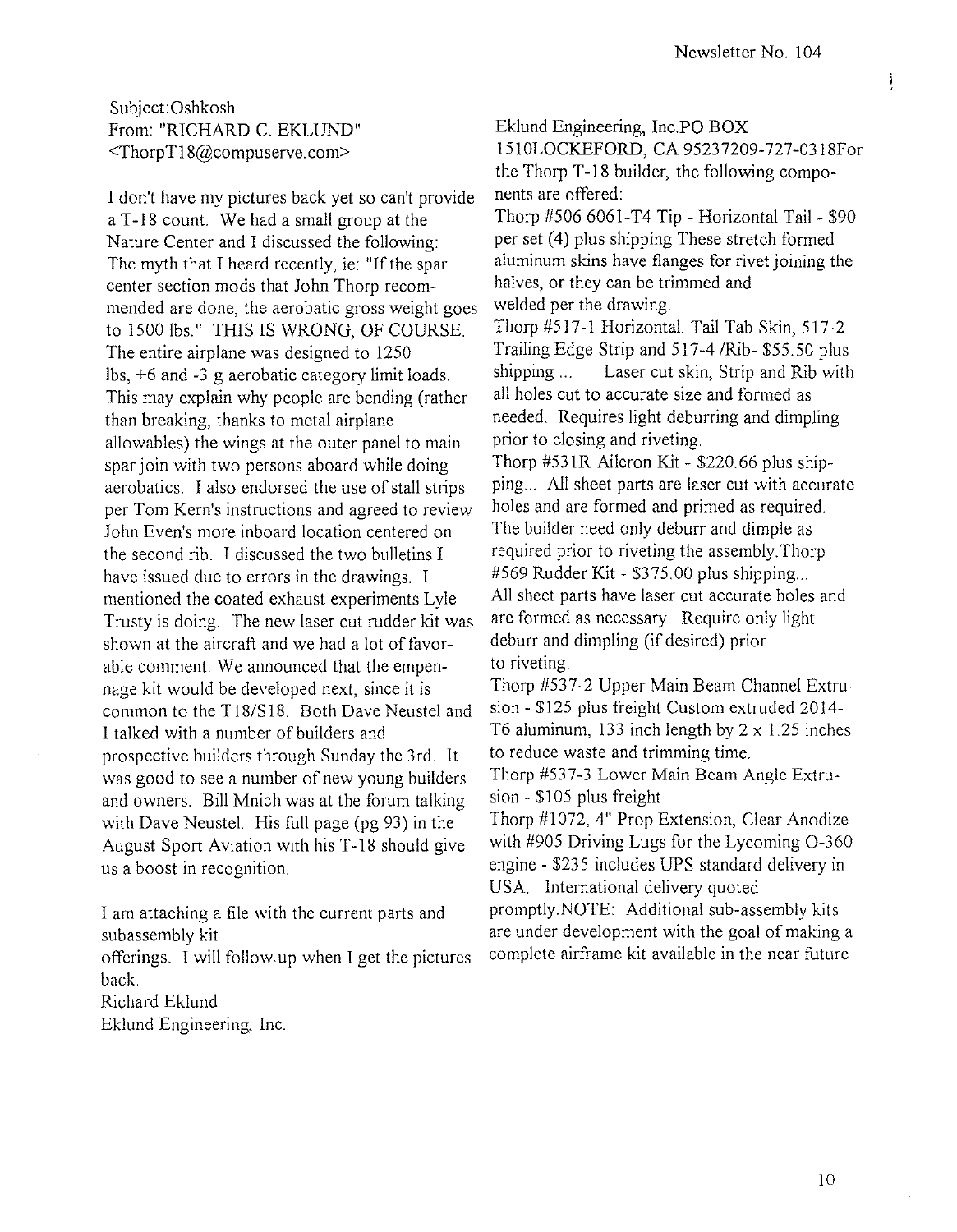## Hello Richard:

Two weeks ago N77KK touched down at its new home in Palm Springs, California. This T -18 was built by Ken Knowles, and was the prototype for the folding wing as designed and built by Lou Sunderland. (See July Newsletter, and "Jane's Pocketbook #14, Home-Built Aircraft", p 237) The plane was last owned by Norman Justus, and was represented and sold by his lifelong friend Harry Arnold. Really nice guys these! I felt some sadness that they were selling their plane, but then I realized they were pleased knowing that their fine aircraft has landed in the hands of a real aviation buff.

What an airplane! I have many hours in a Bonanza, and it is not a stretch to say the Thorp flies in the same class. Smooth as silk, yet quick and responsive, and easily as stable as Marv Albert. And I want to tell you about the landing gear .. Kilo Kilo has some real legs under her. Titanium maybe? To show my appreciation for surviving such a hearty pounding, I'm spiffing her up a bit. I've wired in a monster GPS, a digital OAT, a graphic artist adding some nose art and of course no IFR ship could be certified without a CD player. Also, there must be a law against black leatherette in Palm Springs. Pizza chefs were cueing up to try a new flash bake technique. Media coverage of the pizza guys was limited .... they encountered Polaroid melt down and forgot their IR film.. Plush velour is being installed today at least my butt won't be zapped to the seat and my back epoxied in place.

Many thanks to all the EAA guys at Lincoln Airport CA especially Keith Peterson ... it took a brave man to check me out in the T -18.

Hope to meet many of you all in the future. Sincerely, Joe Lukins 2214 Yosemite Dr. *1* Palm Springs, CA 92264 / Ph & Fax 760.325.2552

# FOR SALE

FOR SALE: T-18 Plans

S-18 Fuselage round deck with a swept fin 495 Push pull tub "Elevator" 686 689 703 & 704 Elevator trim parts 502-3 & Horizontal tail parts 489 & 491 Rudder pedals & Gerde masters

> FRANK RONCELLI (805) 943-7625 frankr@lacbbs.com

## WANTED:

CANOPY AND WINDSHIELD FOR STAN-DARD WIDTH T-18. PREFER SMOKE GRAY BUT WILL CONSIDER ANY OF-FERED.

SERVICEABLE CRANKSHAFT FOR LYC. 0320DlALYCPARTNO. 75011.

WOODWARD PROPELLER GOVERNOR AND GOVERNOR DRIVE ADAPTER (75153) FOR 0320DlA. ALSO, STEEL OIL TRANS-FER LINE.

MA4SPA CARBURETOR FOR 0320DI A (1 0-5009 OR 10-3678-32).

SUPPORT ASSY. WITH STARTER RING GEAR FOR 0320DlA (76628)

66 INCH PROPELLER SUITABLE FOR USE ON ALYC. 0290D2 IN A T-18.

CALL EVAN ROBERTS @ (830) 598-6797 OR FAX @ (830) 598-4327.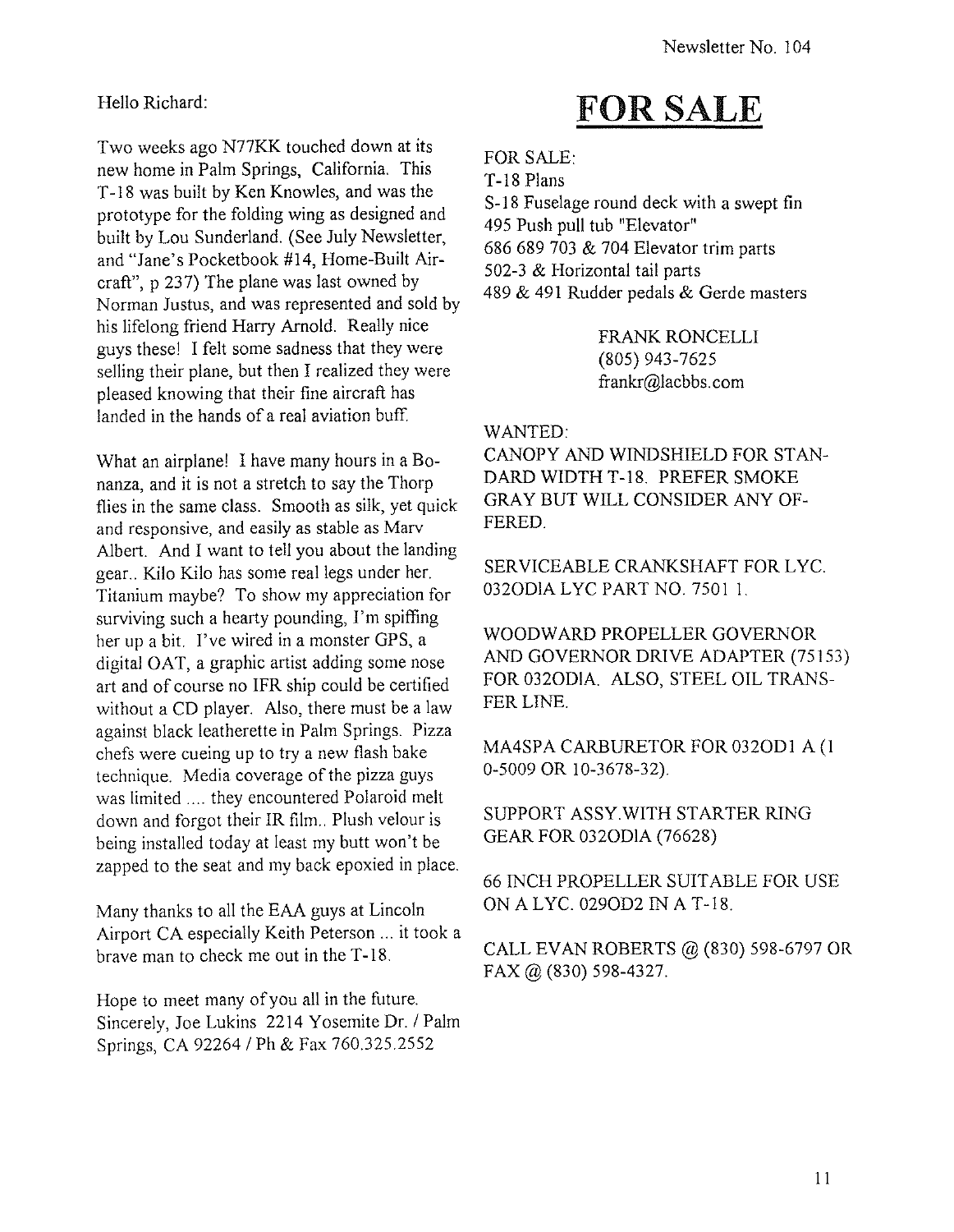# **AIRCRAFT FOR SALE**

Thorp T-18, N444HS with 160 hp Lyc. 589 hrs. KX 170 B with 20lC head Wing tanks, 7 gals each plus 29 gal header tank. Flys 170 mph with fuel burn of 7.2 gph. Price is \$32,000 Contact Herb Schable 423 Box Elder Way, Henderson, NV. 89015 (702)564-5781

# **AIRCRAFT FOR SALE**

Thorp T-18, N9379 180 hp Lyc. All metal cowling. Polished Prop & Spinner. Gyros, 4 Cyl EGT & CHT. True Airspeed, King Audio Panel. 3 light mkr. KX170, KX 170B, Elec Ignition. 7 gal aux fuel. Paint is original yellow with black trim and very nice looking. Interior is 2 years old. A very nice airplane. Price is \$33,000 Contact Bob Park 4640 Aberfeldy Rd. Reno, NV 89509 phone: 702-828-0718, office 858-2041

For sale:

I-walking beam complete 550 used-with 552 sockets, 553 plates and link. \$100 I-Pacesetter 200 by Cassidy wood prop 68-66 for 150hp T-18 Excellent condition \$375 2- aileron bell crank ass'y with 499 hubs and bearings pair \$40. Wanted: Prob Spinner T-I8 and back plates. Prop is Sencenich 5 3/8 hub thickness

Wanted: Wide body canopy glass Elmer Hymen 36 Center St. Midland Park, NF

07432 Phone :201 444-7432

For Sale: Lee Skillman's Thorp Widebody Project is for sale. This is a great buy, and Lee would like an offer for the project. Lee does great work so if you are looking, check this one out. Lee also has an all metal Thorp cowling for sale. Phone: 334-633-3535

For Sale: Slightly used Dynofocal engine mount for T -18 Lots of 1/8" Clecos Call: 217-935-4215

FOR SALE: HARTZELL CONSTANT SPEED PROPELLER FOR 0-290, 0-320, 0-340 LYCOMlNG (No RPM restrictions) HC 82VL-IC 71" Dia. 260 SMOH O-SPOH Inspection Return to Service Tag. (Matching governor exchange at Aircraft Accessories) Marion Smallwood 501/756-6565

For Sale: Beautiful Thorp T-18 Caps Call or write, John Evens, 6855 Allison St., Arvada, CO 80004 Phone 303-420-2724

Classic Sport Aircraft S-18 Plans and parts for both the T-18/S-18 Phone: 209-539-2755

Ecklund Engineering T -18 Plans and various Thorp parts and subassembly kits are now available. Call Dick Ecklund at 209-727-0318

Ken Brock Inc. Thorp machined parts and welded assemblies. 714-898-4366

Beautiful T -18 shirts. Call Marie McKinley at 704- 628-0908 for more information.

Canopy Covers. Call Ed Ludtke at 605-361-2301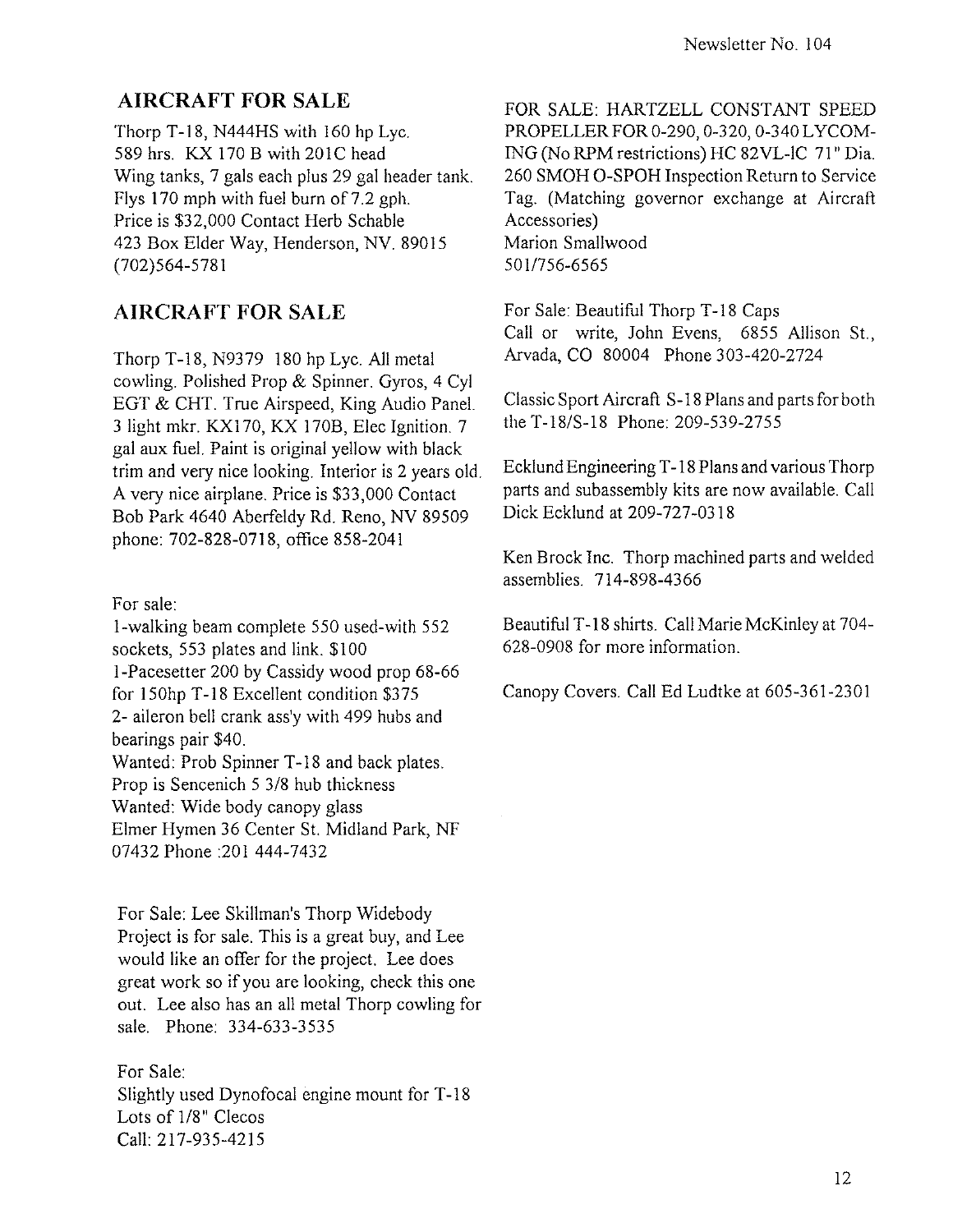Subject: T-18 N851LT Egt/Cht report From: DadTrusty@aol.com

I promised that I would send you the results of testing my new exhaust system after I got it coated with ceramic. Well, I got it coated, at considerable expense, and finished modifying my one-of-akind-cowl to accomodate it. The results are different than I expected, in that the egt's are the same as I had with the mild steel pipes, however, the new pipes have improved performance over the old ones. I think they are much smoother flowing than my originals because the engine turns 50 RPM more in the climb and 20 to 40 RPM more at cruise. It's still too early to tell what the final changes will be, and I won't find that out until I fly it awhile at

different altitudes, at various gross weights, and in different weather conditions. Meanwhile, the airplane apparently performs a little better and the engine runs nice and smooth.

I'm attaching a copy of the test summary. The file is *"egt/cht".* I'm looking forward to hearing about Oshkosh, since I couldn't be there. Talk to you later, Lyle Trusty

T-18 N85ILT *EGT/CHT* survey, *7127/97,* WUBalance: 1,479Ibs, station 65.0" cg at T.O.

INSTRUMENTATION: Vision Micro-Systems, Inc, with 4 cyl chUegt peak detector & Fuel Computer systems.

ENGINE: Lycoming O-360-A1A, 180 HP, MA4-5 Carb, Light Speed Engineering Electronic Ignition, cooling plenum<br>chamber separated mto individual right and left compartments, egg-crate type flow straightener under carburetor in Dean Cochran Stainless Steel cross-ever exhaust sysfem with 1-374" ID pipes and .003" ceramic coating inside and outSIde.

PROPELLER: Sensenich Fixed Pitch, Model # 76EM8-86, S/N 19706K, Restricted operating range per Specialized Testing Service 2725 - 2840 RPM.

CRUISE CONDITIONS'

| $\%$ pwr                     | $cyl \# I$<br>cyl # 2<br>cht/egt cht/egt         | KTAS(mph) Fuel Flow                                                                                                                 | (gph)                                                | RPM/MP Press Alt                                                 |                                                                                                                                                                                   |
|------------------------------|--------------------------------------------------|-------------------------------------------------------------------------------------------------------------------------------------|------------------------------------------------------|------------------------------------------------------------------|-----------------------------------------------------------------------------------------------------------------------------------------------------------------------------------|
| 70<br>71.5<br>$75-1$<br>76.3 | 350/1,510<br>340/1,520<br>370/1,510<br>320/1,520 | 350/1,470<br>170 (195.6)<br>350/1,490<br>370/1,450<br>$\begin{array}{c} 173 \\ 177 \\ 203.7 \end{array}$<br>179(206.0)<br>340/1,490 | 8.2<br>$8.1 - 8.7$<br>9.0<br>$9.7 - 10$              | 2,600/21"<br>$\frac{2,620}{2,660}{\frac{21.2}{2}}$<br>2,700/21.7 | 8,500<br>$\frac{8,500}{8,500}$<br>8,100'                                                                                                                                          |
|                              | cyl #3<br>cyI#4                                  |                                                                                                                                     |                                                      |                                                                  |                                                                                                                                                                                   |
| $^{70}_{71.5}$<br>75<br>76.3 | 370/1,500<br>360/1,510<br>370/1,500<br>340/1,500 | 360/1,500<br>360/1,500<br>Same as above<br>370/1,540<br>330/1,500                                                                   |                                                      |                                                                  |                                                                                                                                                                                   |
|                              | CLIMB CONDITIONS**                               |                                                                                                                                     |                                                      |                                                                  |                                                                                                                                                                                   |
|                              | $Cyl \# 2 \quad Cyl \# 1$                        |                                                                                                                                     |                                                      |                                                                  |                                                                                                                                                                                   |
| $_{\rm FT}^{\rm FT}$         | 350/1,210<br>330/1,180                           | 340/1,230<br>330/1,190                                                                                                              | $2,787' - 5,000'$<br>$\overline{5}'$ ,000' - 8',500' |                                                                  |                                                                                                                                                                                   |
|                              | Cyl #4                                           | $CVI \# 3$                                                                                                                          |                                                      |                                                                  |                                                                                                                                                                                   |
| FT<br>FT                     | 360/1,290<br>360/1,270                           | 360/1,310<br>360/1.290                                                                                                              | Same as above                                        |                                                                  |                                                                                                                                                                                   |
| *<br>**                      |                                                  |                                                                                                                                     |                                                      |                                                                  | Mixture leaned until the first cylinder $(\#2)$ peaked, then enriched 20 - 30 degrees.<br>Full Throttle, Mixture full rich, 120-115 KIAS, $> 2,400$ rpm, ROC 1,400 FPM - 900 FPM. |
|                              |                                                  |                                                                                                                                     |                                                      |                                                                  |                                                                                                                                                                                   |

- 90 *36011,310*  **Same as above**
- FT *36011 ,270*  360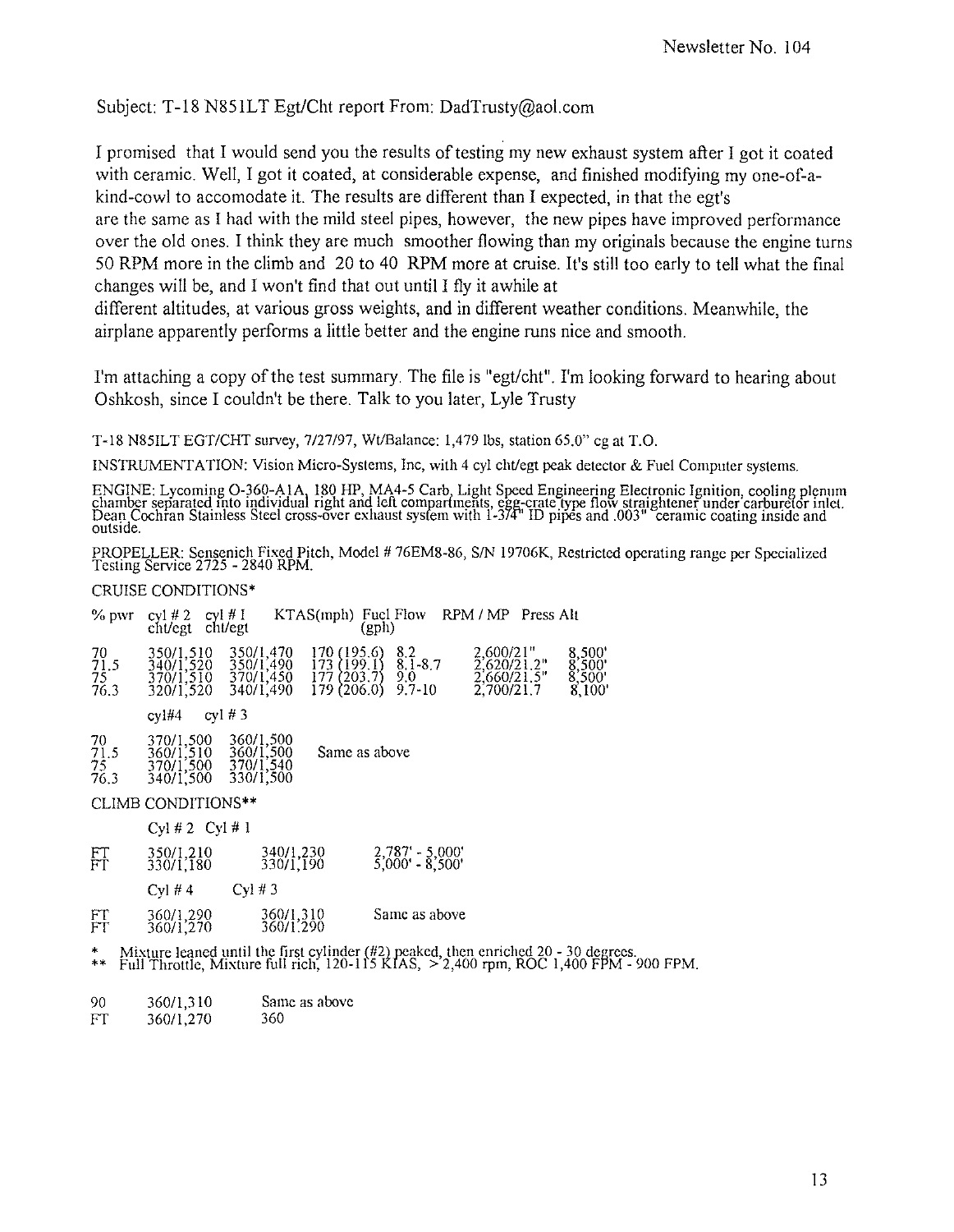

Sport Aviation Assoc. P.O. Box 2343 Oshkosh Wl. 54901

14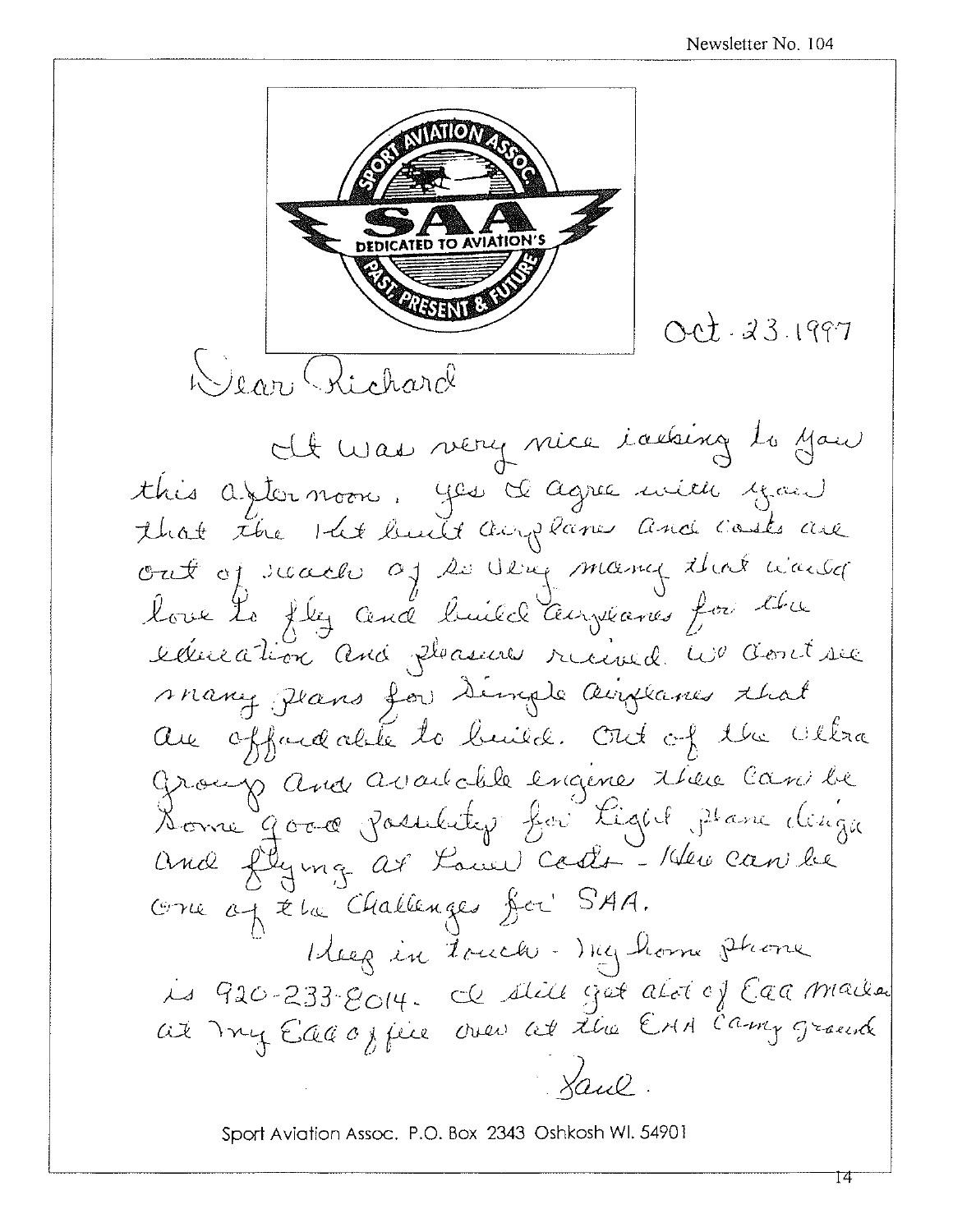Dear Richard and Fellow T-18 Enthusiasts:

Here are several ideas I used on my T- 18 and thought they might be of value to our new builders or re-builders.

I consider myself a rather privileged builder/pilot because I knew many of the early builders, such as, B.C. Roemer, builder of the world's fastest T- 18, John Shinn, Lu Sunderland and many of the California T -18 folks. I also had the opportunity to spend many hours with a renowned builder in this region, Bob Dial. Bob gave me many building ideas when I was creating my "Dream Machine" and was a very patient flight instructor when it came time for me to pilot my own T -18.

I spent many fascinating hours next to Bob in my ship, running the T-18 through all sorts of flight conditions. High altitude, aileron rolls, and short field landings were routine afternoon flights. During those flights, Bob would relate many stories of his military combat and GM Corporate flying career and, of course, his many experiences in his own T-18, N 11 BD, which he completed in 1970.

We T-18ers were lucky to have a large number of innovative trail blazers. Incidentally, Bob was one of the first to install a fuel injected engine in a T -18 and his ship was the test bed for all the Sensenich propeller test runs in the early '70's.

In the early 1980's, as new aircraft concepts came on line, such as the Glasair, Long-EZ, and Lancair, many of us thought the T -18 was long past its prime and domed. However, we are finding out that you don't get something for nothing. All these advanced designs make some compromises to achieve performance. If you new folks are thinking about choosing a project, you should look closely at the true performance figures. You will see the T-18 is still near the top. Consider maintenance, take-off and landing distance, visibility, comfort, control balance, crash worthiness and longevity. All have to be part of the equation. TheT-18 is a well balanced compromise having all of these attributes. Think about how many aircraft can cruise at 170 MPH, at 10,000 feet on 8.6gals. per hour and be safely flown in and out of a 2000 foot grass strip.

I've been involved with the  $T - 18$  and associated people for  $20+$  years now and still find it exciting every time I push in the throttle for take-off or just getting together for lunch with the local T-18 group.

For those who are still thinking about building your T-18, get with it!! Every day you procrastinate, is that much time added to the other end of the project. You can do it!! We all had to take that first step. If you are about to start a new project, I recommend starting with the fuselage. Order the premarked skins and get off on the right foot. Some have recommended starting with a smaller part, however, small components can be frustrating and time consuniing to build for the beginner. Remember, it's better to make the components fit the fuselage then it is to try and make a fuselage fit a bunch of components. Besides, building the fuselage gives the builder something to show his fiiends and neighbors, not to mention, something to sit in!!! You need to self motivate, so build in an order of construction that gives you visual motivation. Good Flyingll Dick Penman 5918 Bordman Rd. Dryden, **MI** 48428 (248)628-5075 NI99DP

EAA 60368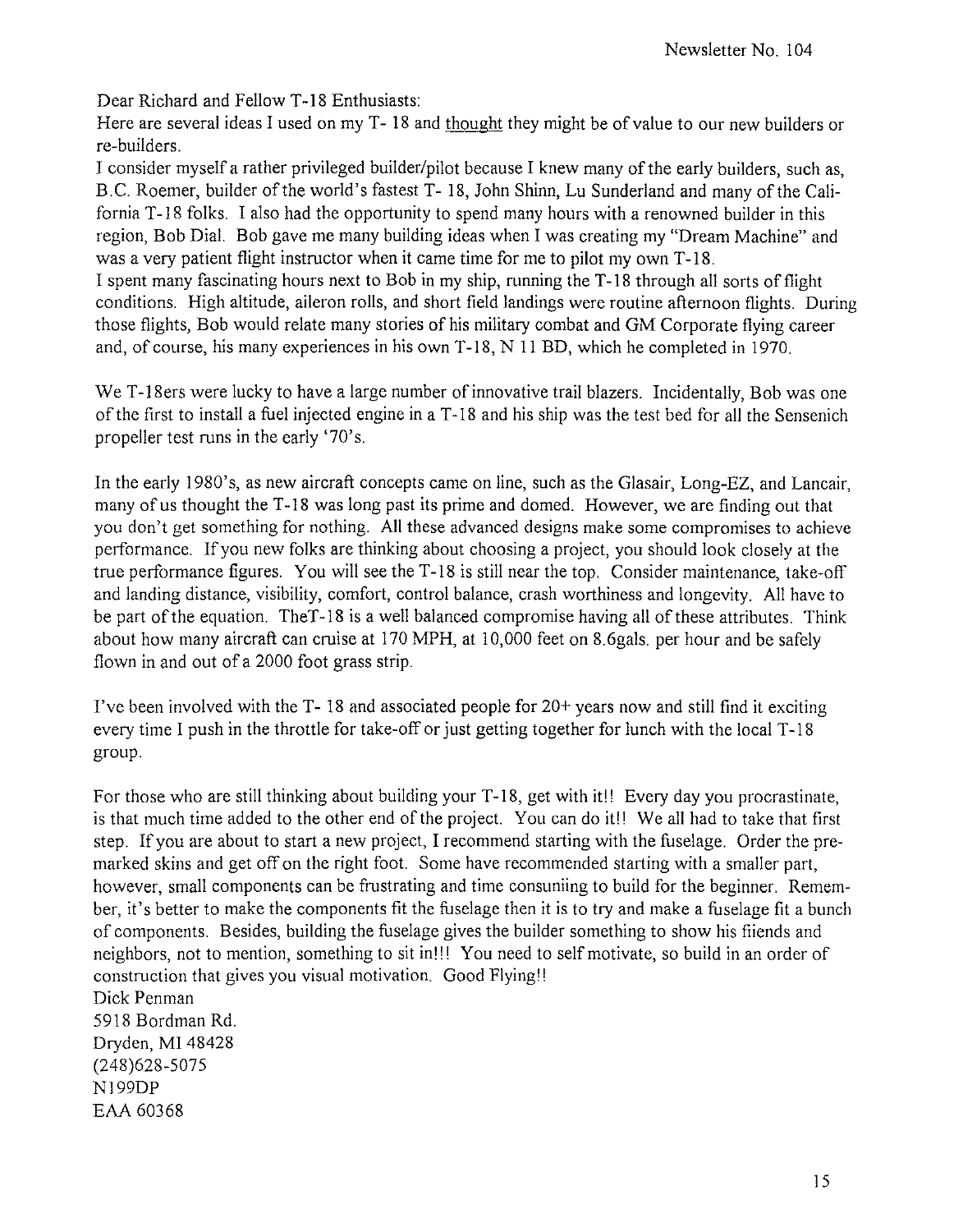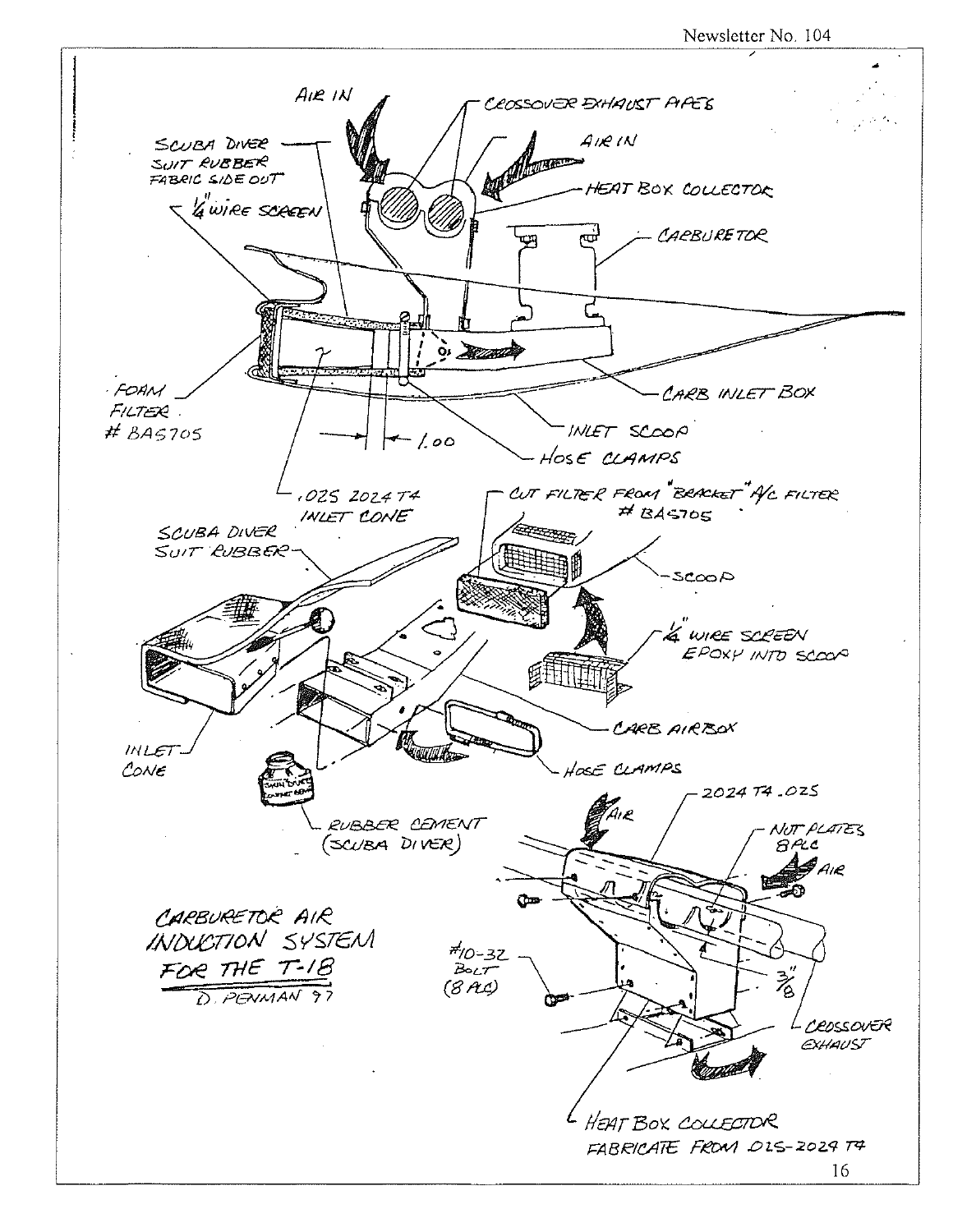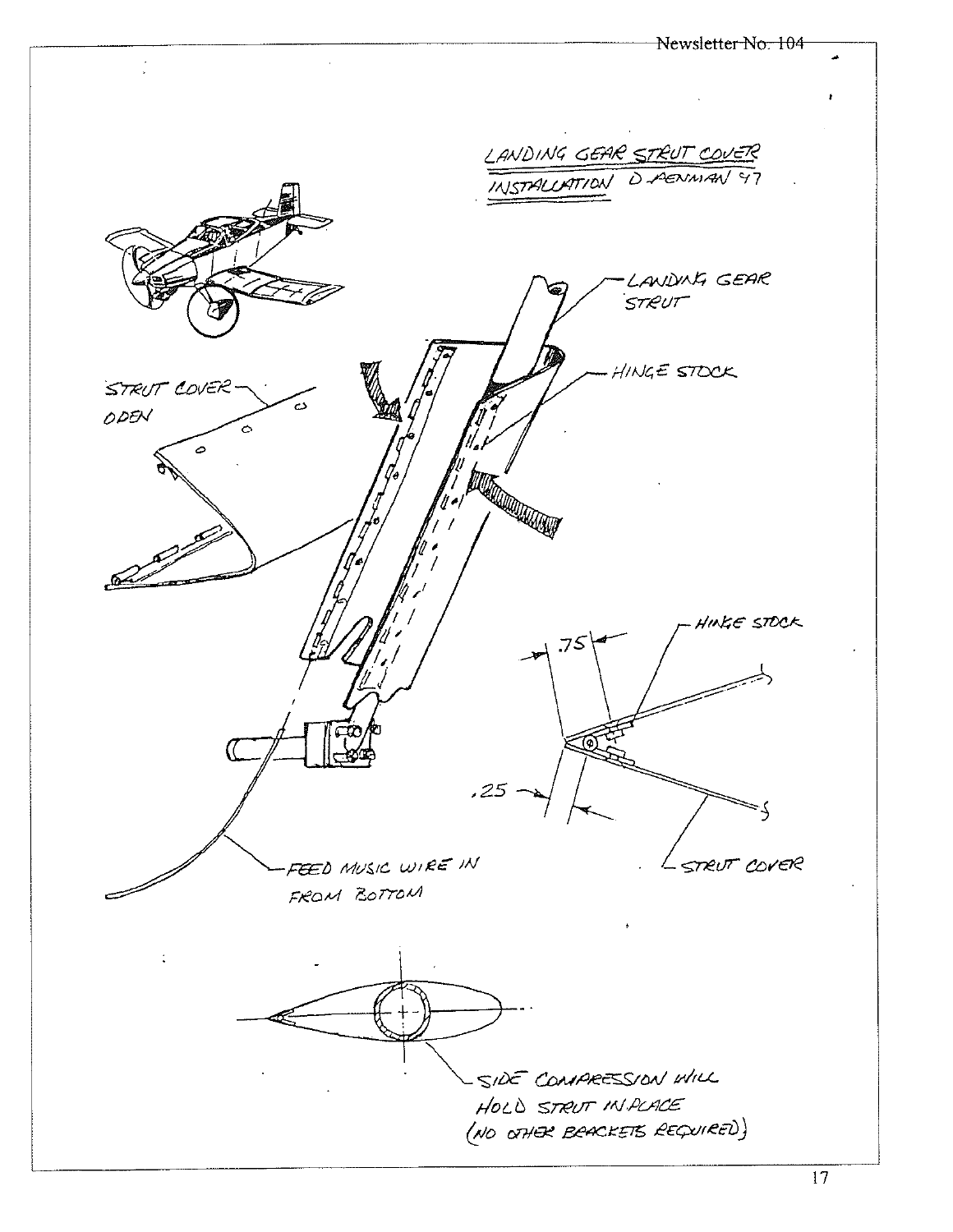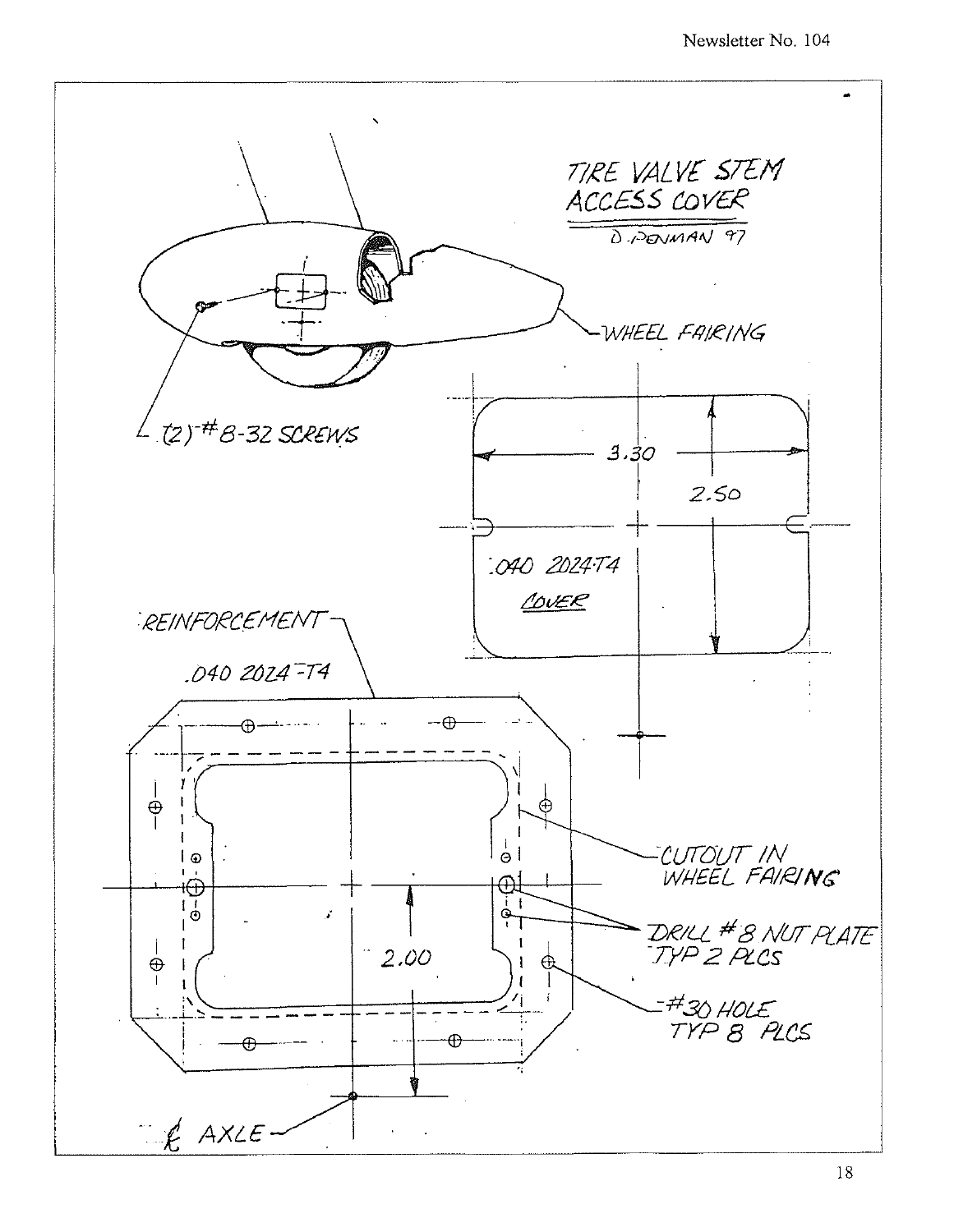Newsletter No. 104